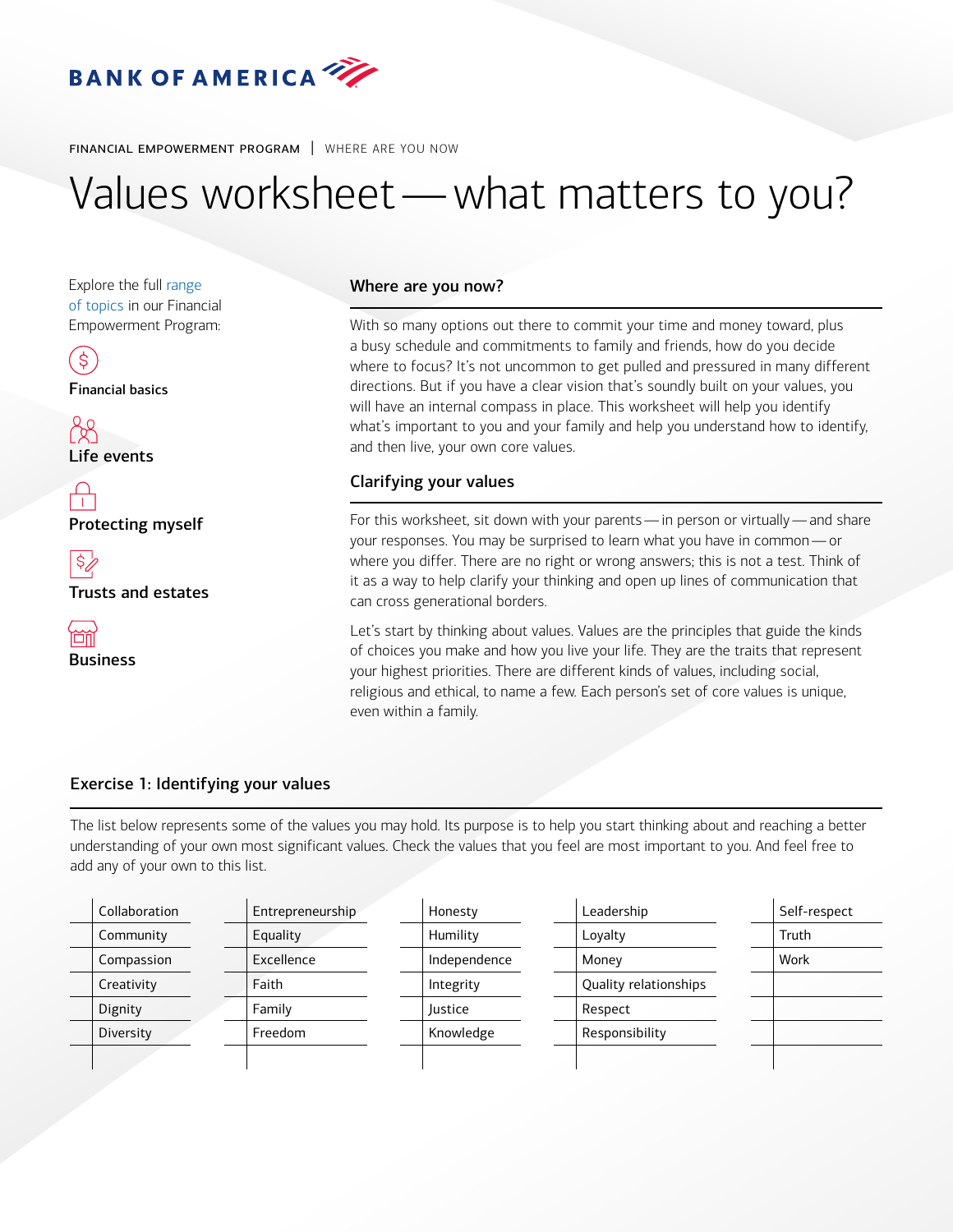# How would you rank them in priority, and why?

| Value | Rationale |
|-------|-----------|
| . .   |           |
| 2.    |           |
| 3.    |           |

# Which values were important to your parents/family? Were they different from yours?

#### Exercise 2: Understanding values in your environment, family and self

This next exercise is for families to complete together. In this exercise, start by thinking broadly, or universally. For this, you can pull examples from almost any area — including the public arena, your community, politics, religion, entertainment and philanthropy. Next you will move on to increasingly narrow the focus to values you experience within your family, and then finally to values you see specifically in yourself.

View these questions as thought-starters. And get ready to broaden your thinking.

#### Universal

| Whom do you admire most? | List three values that this person exhibits or symbolizes. |
|--------------------------|------------------------------------------------------------|
|                          |                                                            |
|                          | 2.                                                         |
|                          | 3                                                          |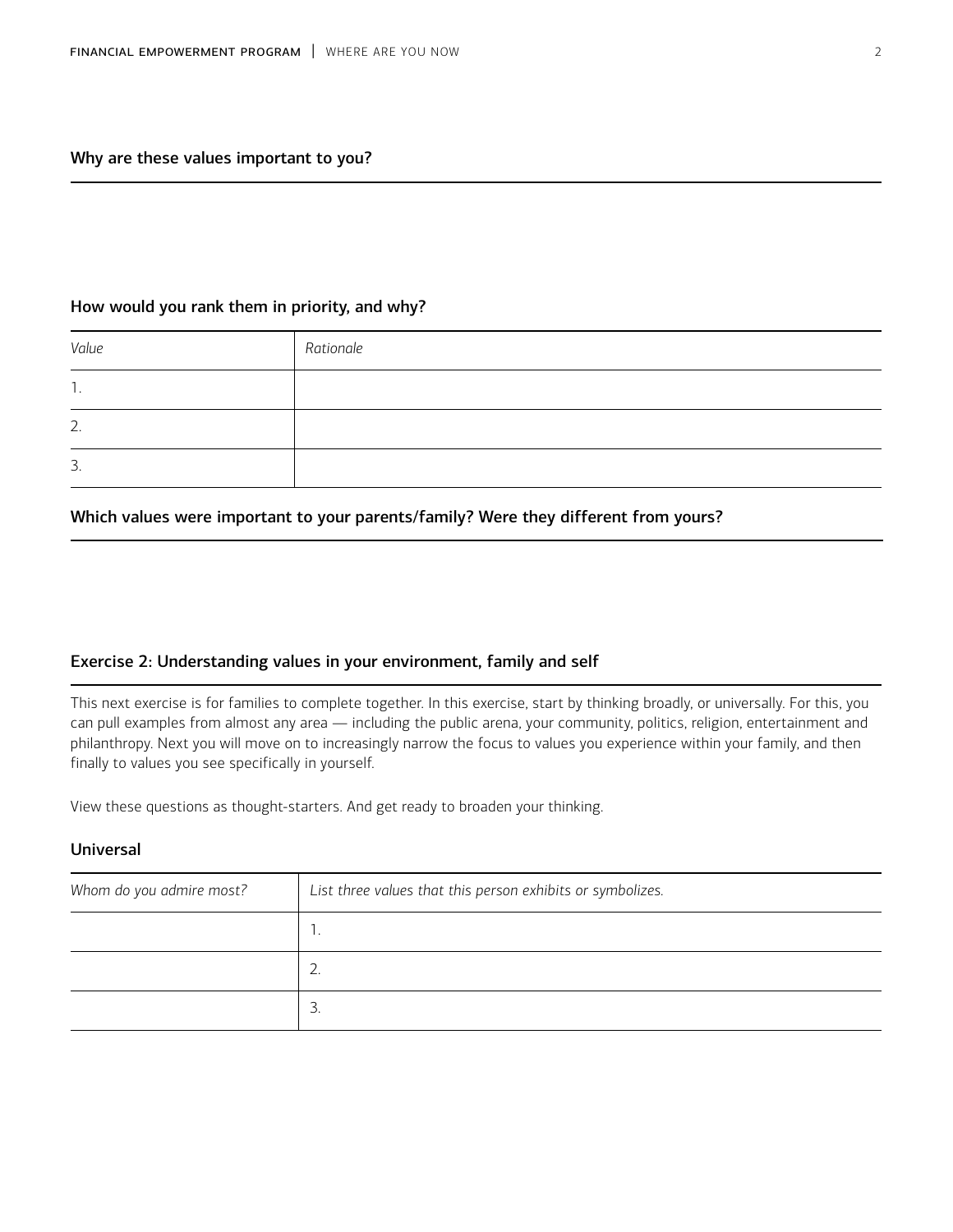## Family

|  |  |  | Have you seen examples of the above values in your family? Yes<br>и произведения в современности в современности в современности в современности в современности в современности |  |  |  |
|--|--|--|----------------------------------------------------------------------------------------------------------------------------------------------------------------------------------|--|--|--|
|--|--|--|----------------------------------------------------------------------------------------------------------------------------------------------------------------------------------|--|--|--|

*What other admirable values have you experienced in your family?* 

# Personal

*What admirable values do you see in yourself?* 

# Review this exercise with your parents/family. What are their responses to the above questions? What can you learn from them? What can they learn from you?

## Exercise 3: Vision — Bringing your values to life

## What opportunities do you have to bring your values to life?

*With your family:* 

*With your friends:* 

*With your community:* 

*Philanthropically:* 

*At your job:* 

## What values do you want to incorporate in your life?